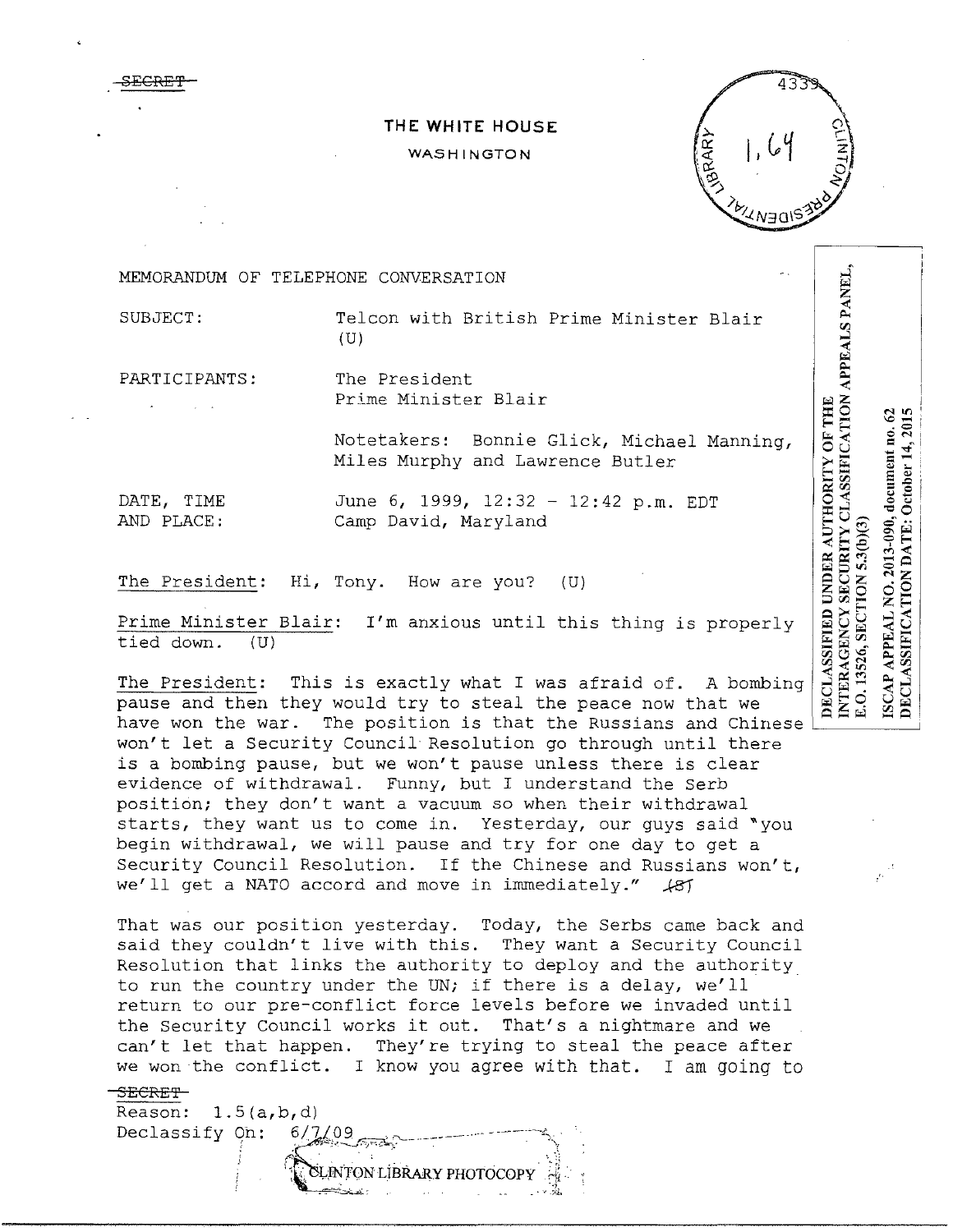$S_{\text{ECRF}}$ 

call D'Alema. I don't know what to do except tell our guys to hang tough. Ahtisaari delayed his China trip.  $(x)$ 

Prime Minister Blair: I just talked to Ahtisaari. *)31* 

The President: What did he say?  $(X)$ 

**E.O. 13526, section 1.4(b)(d)** 

 $\overline{\mathbb{L}}$ Prime Minister Blair: /

The President: I'm not against that.  $+8$ <sup>+</sup>

Prime Minister Blair: I said I wanted to think about that and talk to you. If we ask him, he would go do that tonight.

The President: Good for him.  $\downarrow$ S)

Prime Minister Blair:  $\Box$ 

The President: Yes.  $\cancel{\beta}$  (E.O. 13526, section 1.4(b)(d)

Prime Minister Blair: What do we lose? My guy down there, Michael Jackson, is a good bloke, but he is a general not a negotiator.  $\sqrt{ST}$ 

The President: I think Ahtisaari made a good impression on Milosevic. I haven't talked to Sandy, Madeleine or anyone about him going down. But I worry about this thing dragging on. I'm not worried about sending a signal; we need to get this going while the iron is hot.  $\sqrt{8}$ 

Prime Minister Blair: Absolutely, I'm in total agreement on that.  $45$ 

The President: You talk to your guys. I'll talk to mine. *).S1* 

SECRE'r

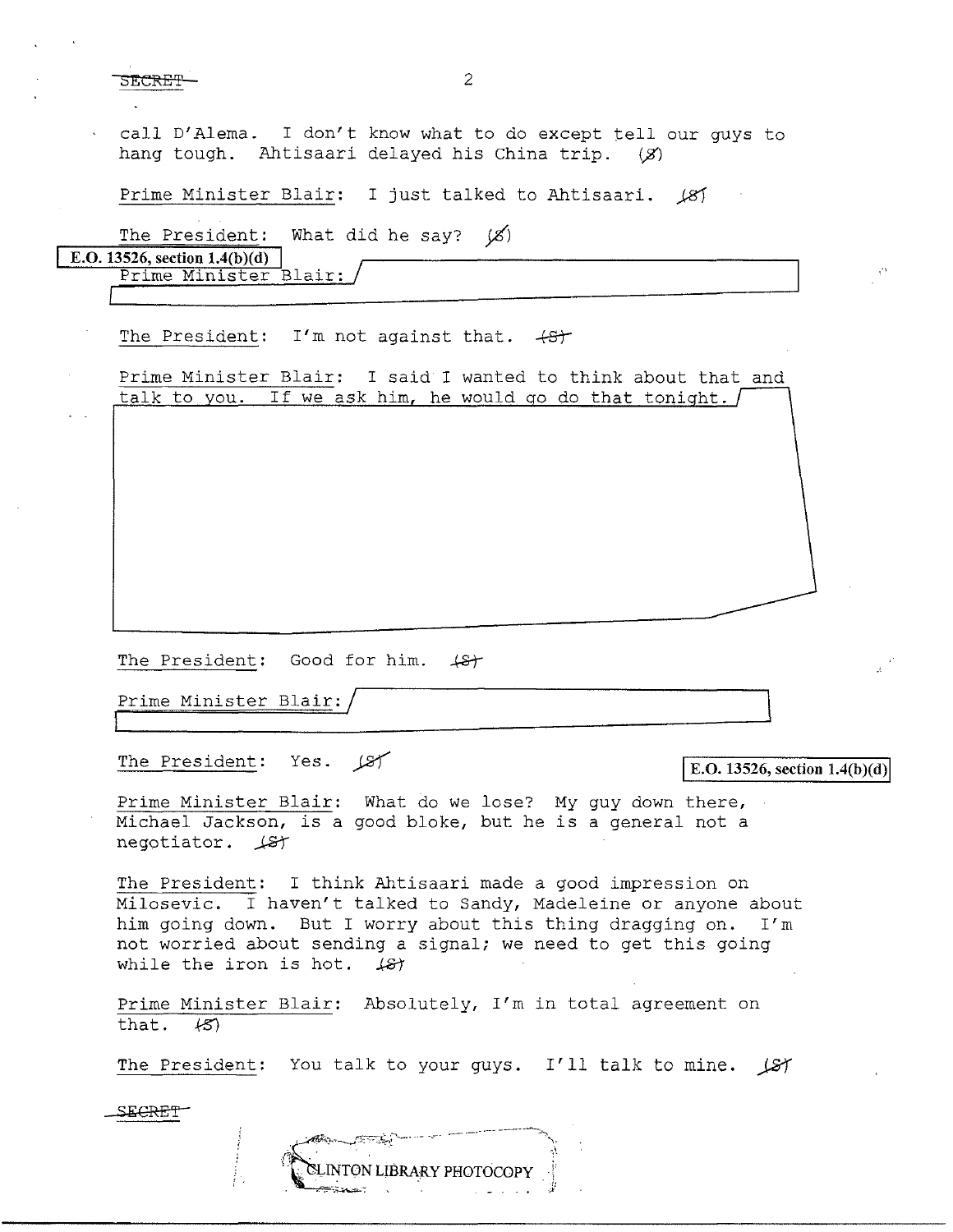SECRET 3

**E.O.** 13526, section  $1.4(b)(d)$ 

Prime Minister Blair: I told Martti I'd get back to him in an hour. If we want to have a chat to our folks and have them chat..

The President: I agree. I've been waiting for this. I've been nervous as hell all day. We can't let him take the peace away from us.

I **E.O. 13526, section 1.4(d)** 

Prime Minister Blair: I agree 100 percent.

The President: We owe it to these people (the Kosovars), and don't forget that they (the Serbs) are asking us to eat a hell of a lot of shit. Now that they want us to sweep out Thaqi and the KLA and give this Authority five years to work, our crowd is going to be at some physical risk too. We have to think down the road here. Look at Bosnia four years later. We're taking on a lot of water here. If we can spring some money from the IMF and the World Bank... but there are all kinds of hurdles with that. Well, you and I are in the same place. We can't let our folks get weak on this. If the Europeans stay hitched on this, we should be okay in a day or two. I might give Chretien a call too. He has a lot of friends over there in Europe. I know he agrees with us. We may have to do some hand holding on this. 187

Prime Minister Blair: I agree.<br> **E.O.** 13526, section 1.4(b)(d)

The President: I'll tell you what I'll do. I'll call Sandy now and talk to our guys and then I'll try to call D'Alema, and decide who else I should call. If there is any other problem, I'll be available. It's sunny here. I may go out, but I'll have phones with me.  $\cancel{\cancel{\mathcal{S}}}$